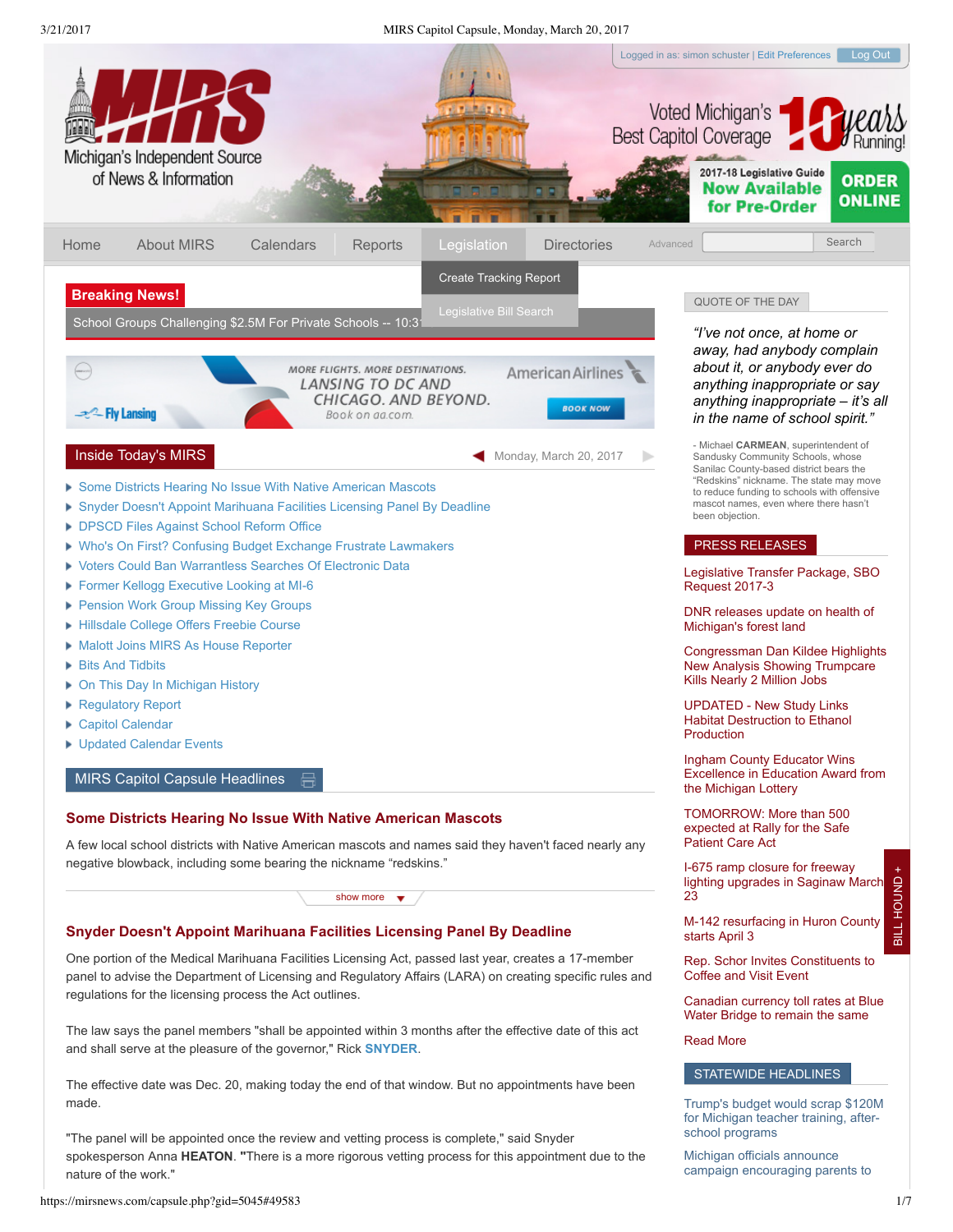### 3/21/2017 MIRS Capitol Capsule, Monday, March 20, 2017

They will represent a broad group of stakeholders that will provide input to LARA and the board. It will represent marijuana patients, caregivers, growers, processors, testing facilities, and dispensaries, along [with a slew of municipal, agency and law enforcement representatives \(See "Medical Marijuana](https://mirsnews.com/capsule.php?gid=4915#47811) Regulation Bills Exhaled From Senate," 9/8/16).

Heaton was not clear about what is being vetted, but former Rep. Mike **CALLTON** who sponsored the reforms, said he doesn't know why the appointments have been delayed.

"I'd like to see it done as soon as possible so they can start meeting and making their recommendations," he told *MIRS*, though he acknowledged that evaluating potential conflicts of interest could slow the process.

The delay does seem to underscore the state's challenges in getting a handle on what could be a budding multi-billion dollar industry in Michigan, if Callton's predictions hold true.

At the center of the law, a five-member board will be established to oversee licensing, and also to work out specific regulations for the industry. House Speaker Tom [LEONARD](https://mirsnews.com/leg_bio.php?lid=542) (R-Dewitt) will nominate three candidates, as will Senate Majority Leader Arlan [MEEKHOF](https://mirsnews.com/leg_bio.php?lid=446) (R-West Olive). Snyder will choose one member from each of their picks, then appoint the other three. No more than three can be from the same political party.

Callton said "there's a lot of things that aren't specifically laid out in the bill," so the board can work out specifics, much like the Liquor Control Commission. Examples like whether one business can stack multiple grow licenses, to increases the number of plants they can produce, or whether a business can have multiple licenses in the same facility -- remain unanswered.

That's because the board has not yet been appointed either. That body, unlike the panel, has no codified timeframe for appointments.

That leaves LARA to figure things out on its own, as stakeholders begin to ask questions that the department can't answer, according to Shelly **EDGRTON**, the department's director.

"They're bringing up issues for clarification where we need to have some interpretation from the board, through the rules process," she told a House subcommittee in early March. "We would expect that we'll probably do emergency rules because the board has not been appointed yet. … We would expect that we'll continue to push forward."

Callton provided unsolicited praise for LARA, who he said must build up the regulatory infrastructure before license applications go out in December. He said they have been "very excellent in terms of being very open to meeting with people and admittedly are learning themselves."

The department is reorganizing the Michigan Medical Marihuana Program office, which has 24 full-time employees in the Bureau of Professional Licensing, into its own bureau, which will have up to 108 staff working full-time. They are also looking to get a contract secured later this month with a vendor to provide the IT framework for what will become the statewide tracking system. Snyder's budget has recommended the department receive \$18.4 million for the work this fiscal year.

With less than nine months to go, that is leaving burgeoning business interests with nothing more to go on than uncertainty, said Bob **HENDRICKS** a Grand Rapids attorney specializing in medical marijuana businesses.

"There are all those places in the statute, where the board has authority to establish rules," Hendricks said. "We don't know what they're going to say."

He pointed, prominently, to the lines in statute which gives the board discretion to determine additional criteria that individuals will have to meet to qualify for a license under the law.

Hendricks said LARA's emergency rules could represent "their best guess" as to what the regulatory structure will look like, but could also represent an initial shaping of regulations.

"They are doing that in anticipation that the Governor will shortly appoint the board and the board will look to them for assistance in developing rules and regs," Hendricks said, but added it could be more

#### [vaccinate children](http://www.mlive.com/news/index.ssf/2017/03/michigan_officials_announce_ca.html#incart_river_index)

[Two Michigan cities ranked as being](http://www.mlive.com/news/index.ssf/2017/03/two_michigan_cities_named_amon.html#incart_river_index) 'least affected by Trumpcare' in US

[Flint water probe still ongoing when](http://www.mlive.com/news/flint/index.ssf/2017/03/mcquade_says_feds_criminal_inv.html#incart_2box_news_flint) Trump told U.S. attorney to resign

[Peters: Michigan could be leader in](http://www.detroitnews.com/story/business/autos/2017/03/20/gary-peters-driverless-cars/99420048/) autonomous vehicles

[Medicaid cuts would force tough](http://www.detroitnews.com/story/life/wellness/2017/03/20/medicaid-cuts-michigan/99398404/) choices

[State law lets undercover cops](http://www.detroitnews.com/story/news/politics/2017/03/20/cops-prostitutes/99424728/) sleep with prostitutes

[Dozens of Mich. water systems top](http://www.detroitnews.com/story/news/politics/2017/03/21/dozens-mich-water-systems-top-snyders-lead-limit/99434962/) Snyder�s lead limit

New bills: Cops would lose [immunity for sex with prostitutes](http://www.freep.com/story/news/politics/2017/03/18/cops-immunity-sex-prostitutes/99308634/)

[Law firm slams Duggan as 'political](http://www.freep.com/story/news/local/michigan/detroit/2017/03/20/explosive-jones-day-letter-slams-detroit-mayor-mike-duggan/99427040/) hack' in explosive letter

[Read More](https://mirsnews.com/topstories.php)

# [House Journal Summaries](https://mirsnews.com/house_action_report/all) [Senate Journal Summaries](https://mirsnews.com/senate_action_report/all)